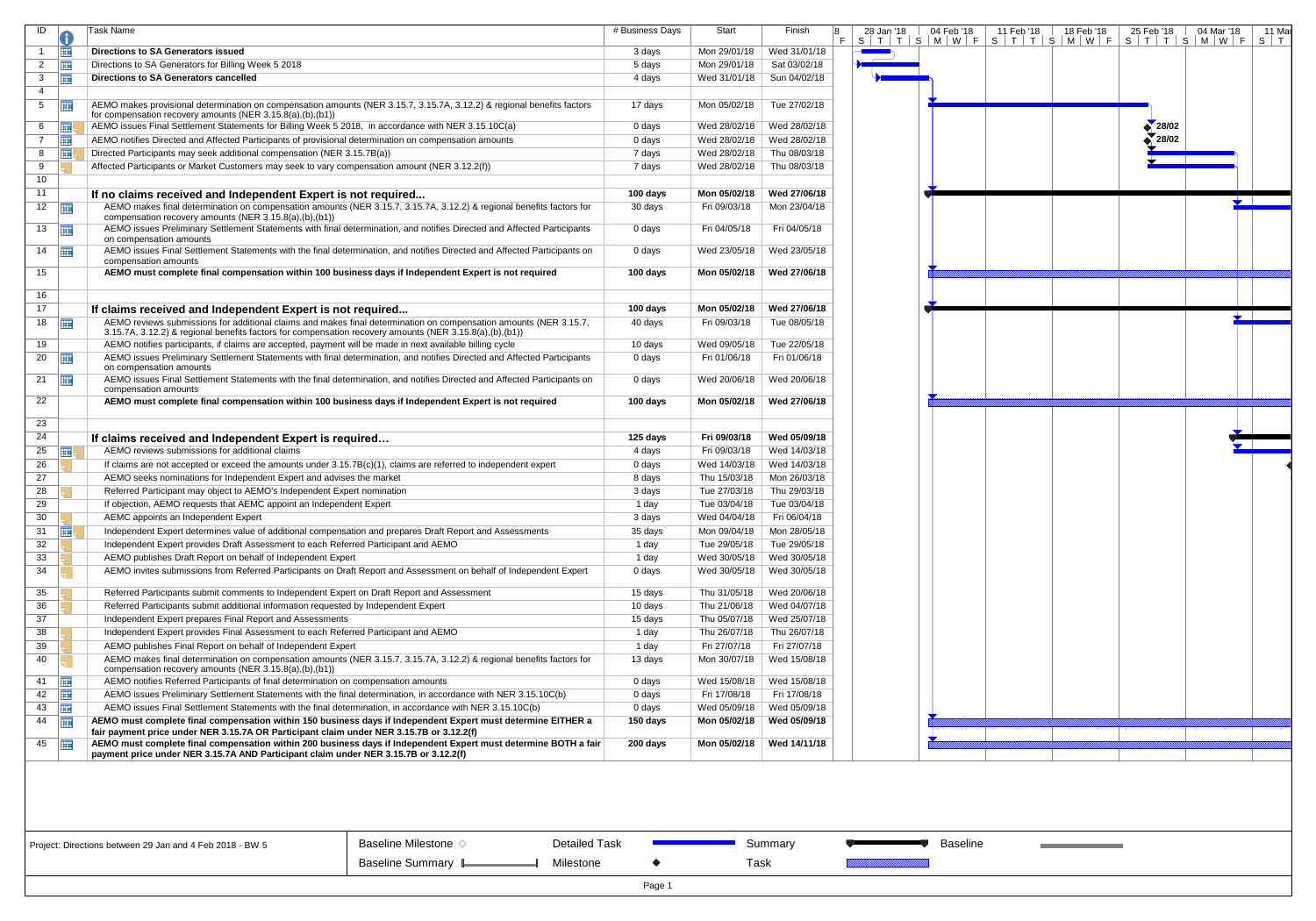| ID             |                       | Task Name                                                                                                                                                                                                                    | # Business Days | · '18 | 18 Mar '18 | 25 Mar '18 | 01 Apr '18 | 08 Apr '18      | 15 Apr '18 | 22 Apr '18 | 29 Apr '18 | 06 May '18<br>13 May                                                    |
|----------------|-----------------------|------------------------------------------------------------------------------------------------------------------------------------------------------------------------------------------------------------------------------|-----------------|-------|------------|------------|------------|-----------------|------------|------------|------------|-------------------------------------------------------------------------|
|                |                       |                                                                                                                                                                                                                              |                 |       |            |            |            |                 |            |            |            | T S M W F S T T S M W F S T T S M W F S T T S M W F S M W F S T T S M W |
|                | 亜                     | Directions to SA Generators issued                                                                                                                                                                                           | 3 days          |       |            |            |            |                 |            |            |            |                                                                         |
| $\overline{2}$ | <b>THE</b>            | Directions to SA Generators for Billing Week 5 2018                                                                                                                                                                          | 5 days          |       |            |            |            |                 |            |            |            |                                                                         |
| 3              | 噩                     | <b>Directions to SA Generators cancelled</b>                                                                                                                                                                                 | 4 days          |       |            |            |            |                 |            |            |            |                                                                         |
| 4              |                       |                                                                                                                                                                                                                              |                 |       |            |            |            |                 |            |            |            |                                                                         |
| 5              | 再                     | AEMO makes provisional determination on compensation amounts (NER 3.15.7, 3.15.7A, 3.12.2) & regional benefits factors                                                                                                       | 17 days         |       |            |            |            |                 |            |            |            |                                                                         |
|                |                       | for compensation recovery amounts (NER 3.15.8(a),(b),(b1))                                                                                                                                                                   |                 |       |            |            |            |                 |            |            |            |                                                                         |
| 6              | <b>HE.</b>            | AEMO issues Final Settlement Statements for Billing Week 5 2018, in accordance with NER 3.15.10C(a)                                                                                                                          | 0 days          |       |            |            |            |                 |            |            |            |                                                                         |
| $7^{\circ}$    | ⊞                     | AEMO notifies Directed and Affected Participants of provisional determination on compensation amounts                                                                                                                        | 0 days          |       |            |            |            |                 |            |            |            |                                                                         |
| 8              | ⊞!                    | Directed Participants may seek additional compensation (NER 3.15.7B(a))                                                                                                                                                      | 7 days          |       |            |            |            |                 |            |            |            |                                                                         |
| 9              |                       | Affected Participants or Market Customers may seek to vary compensation amount (NER 3.12.2(f))                                                                                                                               | 7 days          |       |            |            |            |                 |            |            |            |                                                                         |
| 10             |                       |                                                                                                                                                                                                                              |                 |       |            |            |            |                 |            |            |            |                                                                         |
| 11             |                       | If no claims received and Independent Expert is not required                                                                                                                                                                 | 100 days        |       |            |            |            |                 |            |            |            |                                                                         |
|                | 12                    | AEMO makes final determination on compensation amounts (NER 3.15.7, 3.15.7A, 3.12.2) & regional benefits factors for                                                                                                         | 30 days         |       |            |            |            |                 |            |            |            |                                                                         |
|                |                       | compensation recovery amounts (NER 3.15.8(a),(b),(b1))                                                                                                                                                                       |                 |       |            |            |            |                 |            |            |            |                                                                         |
|                | 13                    | AEMO issues Preliminary Settlement Statements with final determination, and notifies Directed and Affected Participants                                                                                                      | 0 days          |       |            |            |            |                 |            |            | 4.04/05    |                                                                         |
|                |                       | on compensation amounts                                                                                                                                                                                                      |                 |       |            |            |            |                 |            |            |            |                                                                         |
|                | $14$ $\Box$           | AEMO issues Final Settlement Statements with the final determination, and notifies Directed and Affected Participants on                                                                                                     | 0 days          |       |            |            |            |                 |            |            |            |                                                                         |
|                |                       | compensation amounts                                                                                                                                                                                                         |                 |       |            |            |            |                 |            |            |            |                                                                         |
| 15             |                       | AEMO must complete final compensation within 100 business days if Independent Expert is not required                                                                                                                         | 100 days        |       |            |            |            |                 |            |            |            |                                                                         |
| 16             |                       |                                                                                                                                                                                                                              |                 |       |            |            |            |                 |            |            |            |                                                                         |
| 17             |                       |                                                                                                                                                                                                                              | 100 days        |       |            |            |            |                 |            |            |            |                                                                         |
|                |                       | If claims received and Independent Expert is not required                                                                                                                                                                    |                 |       |            |            |            |                 |            |            |            |                                                                         |
|                | 18                    | AEMO reviews submissions for additional claims and makes final determination on compensation amounts (NER 3.15.7,<br>3.15.7A, 3.12.2) & regional benefits factors for compensation recovery amounts (NER 3.15.8(a),(b),(b1)) | 40 days         |       |            |            |            |                 |            |            |            |                                                                         |
| 19             |                       | AEMO notifies participants, if claims are accepted, payment will be made in next available billing cycle                                                                                                                     | 10 days         |       |            |            |            |                 |            |            |            |                                                                         |
|                | 20                    | AEMO issues Preliminary Settlement Statements with final determination, and notifies Directed and Affected Participants                                                                                                      | 0 days          |       |            |            |            |                 |            |            |            |                                                                         |
|                |                       | on compensation amounts                                                                                                                                                                                                      |                 |       |            |            |            |                 |            |            |            |                                                                         |
|                | 21 $\frac{1}{2}$      | AEMO issues Final Settlement Statements with the final determination, and notifies Directed and Affected Participants on                                                                                                     | 0 days          |       |            |            |            |                 |            |            |            |                                                                         |
|                |                       | compensation amounts                                                                                                                                                                                                         |                 |       |            |            |            |                 |            |            |            |                                                                         |
| 22             |                       | AEMO must complete final compensation within 100 business days if Independent Expert is not required                                                                                                                         | 100 days        |       |            |            |            |                 |            |            |            |                                                                         |
|                |                       |                                                                                                                                                                                                                              |                 |       |            |            |            |                 |            |            |            |                                                                         |
| 23             |                       |                                                                                                                                                                                                                              |                 |       |            |            |            |                 |            |            |            |                                                                         |
| 24             |                       | If claims received and Independent Expert is required                                                                                                                                                                        | 125 days        |       |            |            |            |                 |            |            |            |                                                                         |
| 25             | <b>FIEL</b>           | AEMO reviews submissions for additional claims                                                                                                                                                                               | 4 days          |       |            |            |            |                 |            |            |            |                                                                         |
| 26             |                       | If claims are not accepted or exceed the amounts under 3.15.7B(c)(1), claims are referred to independent expert                                                                                                              | 0 days          | 14/03 |            |            |            |                 |            |            |            |                                                                         |
| 27             |                       |                                                                                                                                                                                                                              |                 |       |            |            |            |                 |            |            |            |                                                                         |
|                |                       | AEMO seeks nominations for Independent Expert and advises the market                                                                                                                                                         | 8 days          |       |            |            |            |                 |            |            |            |                                                                         |
| 28             |                       | Referred Participant may object to AEMO's Independent Expert nomination                                                                                                                                                      | 3 days          |       |            |            |            |                 |            |            |            |                                                                         |
| 29             |                       | If objection, AEMO requests that AEMC appoint an Independent Expert                                                                                                                                                          | 1 day           |       |            |            |            |                 |            |            |            |                                                                         |
| 30             |                       | AEMC appoints an Independent Expert                                                                                                                                                                                          | 3 days          |       |            |            |            |                 |            |            |            |                                                                         |
| 31             | 噩                     | Independent Expert determines value of additional compensation and prepares Draft Report and Assessments                                                                                                                     | 35 days         |       |            |            |            |                 |            |            |            |                                                                         |
| 32             |                       | Independent Expert provides Draft Assessment to each Referred Participant and AEMO                                                                                                                                           | 1 day           |       |            |            |            |                 |            |            |            |                                                                         |
| 33             |                       | AEMO publishes Draft Report on behalf of Independent Expert                                                                                                                                                                  | 1 day           |       |            |            |            |                 |            |            |            |                                                                         |
| 34             |                       | AEMO invites submissions from Referred Participants on Draft Report and Assessment on behalf of Independent Expert                                                                                                           | 0 days          |       |            |            |            |                 |            |            |            |                                                                         |
|                |                       |                                                                                                                                                                                                                              |                 |       |            |            |            |                 |            |            |            |                                                                         |
| 35             |                       | Referred Participants submit comments to Independent Expert on Draft Report and Assessment                                                                                                                                   | 15 days         |       |            |            |            |                 |            |            |            |                                                                         |
| 36             |                       | Referred Participants submit additional information requested by Independent Expert                                                                                                                                          | 10 days         |       |            |            |            |                 |            |            |            |                                                                         |
| 37             |                       | Independent Expert prepares Final Report and Assessments                                                                                                                                                                     | 15 days         |       |            |            |            |                 |            |            |            |                                                                         |
| 38             |                       | Independent Expert provides Final Assessment to each Referred Participant and AEMO                                                                                                                                           | 1 day           |       |            |            |            |                 |            |            |            |                                                                         |
| 39             |                       | AEMO publishes Final Report on behalf of Independent Expert                                                                                                                                                                  | 1 day           |       |            |            |            |                 |            |            |            |                                                                         |
| 40             |                       | AEMO makes final determination on compensation amounts (NER 3.15.7, 3.15.7A, 3.12.2) & regional benefits factors for                                                                                                         | 13 days         |       |            |            |            |                 |            |            |            |                                                                         |
|                |                       | compensation recovery amounts (NER 3.15.8(a),(b),(b1))                                                                                                                                                                       |                 |       |            |            |            |                 |            |            |            |                                                                         |
| 41             | 用                     | AEMO notifies Referred Participants of final determination on compensation amounts                                                                                                                                           | 0 days          |       |            |            |            |                 |            |            |            |                                                                         |
| $42$ $\Box$    |                       | AEMO issues Preliminary Settlement Statements with the final determination, in accordance with NER 3.15.10C(b)                                                                                                               | 0 days          |       |            |            |            |                 |            |            |            |                                                                         |
|                | $43 \quad \boxed{11}$ | AEMO issues Final Settlement Statements with the final determination, in accordance with NER 3.15.10C(b)                                                                                                                     | 0 days          |       |            |            |            |                 |            |            |            |                                                                         |
|                | 44                    | AEMO must complete final compensation within 150 business days if Independent Expert must determine EITHER a                                                                                                                 | 150 days        |       |            |            |            |                 |            |            |            |                                                                         |
|                |                       | fair payment price under NER 3.15.7A OR Participant claim under NER 3.15.7B or 3.12.2(f)                                                                                                                                     |                 |       |            |            |            |                 |            |            |            |                                                                         |
|                | 45                    | AEMO must complete final compensation within 200 business days if Independent Expert must determine BOTH a fair                                                                                                              | 200 days        |       |            |            |            |                 |            |            |            |                                                                         |
|                |                       | payment price under NER 3.15.7A AND Participant claim under NER 3.15.7B or 3.12.2(f)                                                                                                                                         |                 |       |            |            |            |                 |            |            |            |                                                                         |
|                |                       |                                                                                                                                                                                                                              |                 |       |            |            |            |                 |            |            |            |                                                                         |
|                |                       |                                                                                                                                                                                                                              |                 |       |            |            |            |                 |            |            |            |                                                                         |
|                |                       |                                                                                                                                                                                                                              |                 |       |            |            |            |                 |            |            |            |                                                                         |
|                |                       | Baseline Milestone $\diamond$<br><b>Detailed Task</b><br>Project: Directions between 29 Jan and 4 Feb 2018 - BW 5                                                                                                            |                 |       | Summary    |            |            | <b>Baseline</b> |            |            |            |                                                                         |
|                |                       | Baseline Summary L<br>Milestone                                                                                                                                                                                              |                 |       | Task       |            |            |                 |            |            |            |                                                                         |
|                |                       |                                                                                                                                                                                                                              | Page 2          |       |            |            |            |                 |            |            |            |                                                                         |

|  |  | Project: Directions between 29 Jan and 4 Feb 2018 - BW |
|--|--|--------------------------------------------------------|
|--|--|--------------------------------------------------------|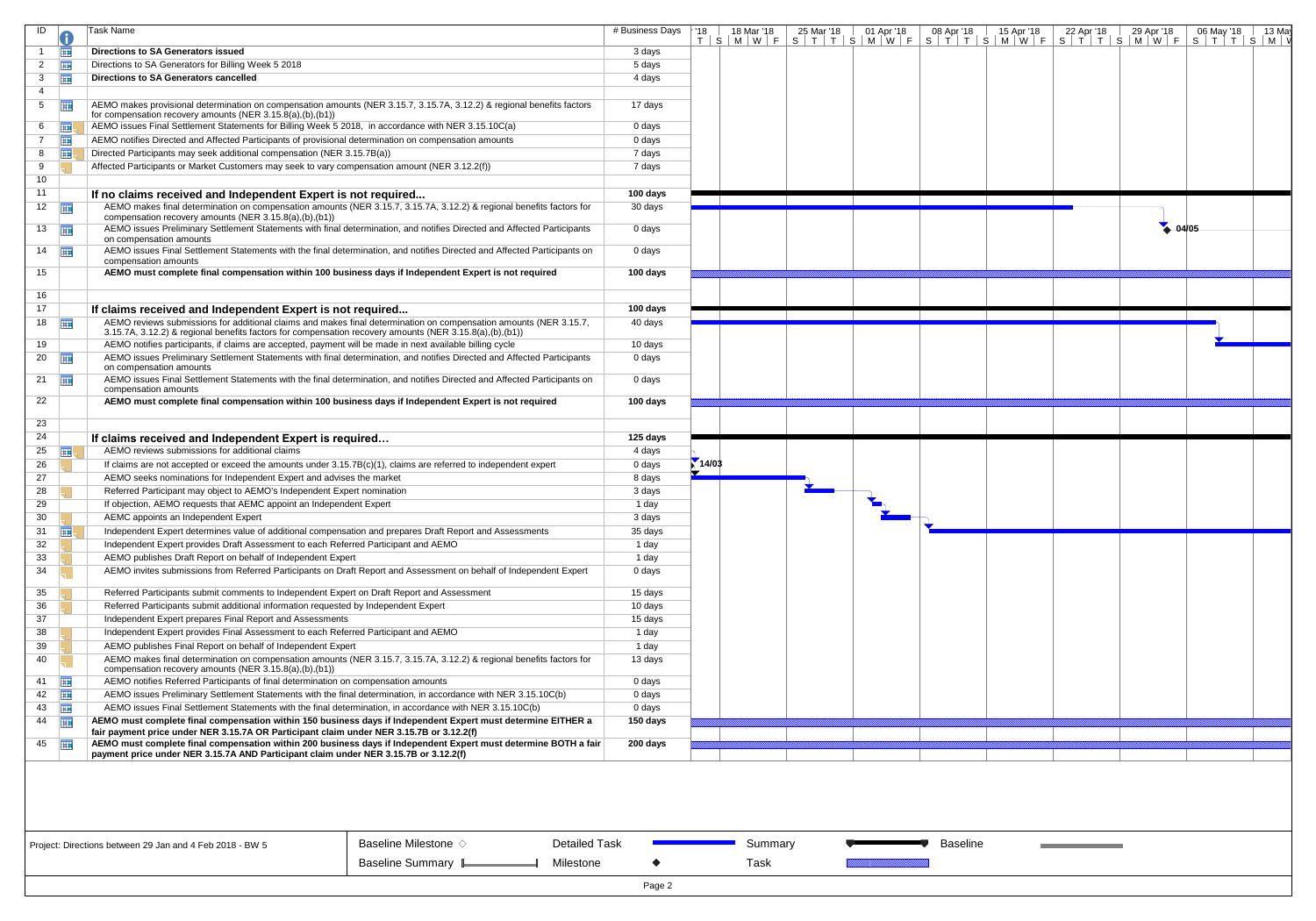| $W \mid F \mid S \mid T \mid T \mid S \mid M \mid W \mid F \mid S \mid T \mid T \mid S \mid M \mid W \mid F \mid S \mid T \mid T \mid S \mid M \mid W \mid F \mid S \mid T \mid T \mid S \mid M \mid W \mid F \mid S \mid T$<br><b>Directions to SA Generators issued</b><br>亜<br>3 days<br>E.<br>Directions to SA Generators for Billing Week 5 2018<br>2<br>5 days<br>Ħ<br>3<br>Directions to SA Generators cancelled<br>4 days<br>4<br>霊<br>AEMO makes provisional determination on compensation amounts (NER 3.15.7, 3.15.7A, 3.12.2) & regional benefits factors<br>5<br>17 days<br>for compensation recovery amounts (NER 3.15.8(a),(b),(b1))<br>AEMO issues Final Settlement Statements for Billing Week 5 2018, in accordance with NER 3.15.10C(a)<br>0 days<br>6<br><b>Expertise</b><br>⊞<br>AEMO notifies Directed and Affected Participants of provisional determination on compensation amounts<br>0 days<br>噩<br>Directed Participants may seek additional compensation (NER 3.15.7B(a))<br>7 days<br>8<br>Affected Participants or Market Customers may seek to vary compensation amount (NER 3.12.2(f))<br>9<br>7 days<br>10 <sup>°</sup><br>11<br>100 days<br>If no claims received and Independent Expert is not required<br>AEMO makes final determination on compensation amounts (NER 3.15.7, 3.15.7A, 3.12.2) & regional benefits factors for<br>$12$ $\frac{1}{111}$<br>30 days<br>compensation recovery amounts (NER 3.15.8(a),(b),(b1))<br>AEMO issues Preliminary Settlement Statements with final determination, and notifies Directed and Affected Participants<br>$13 \quad \boxed{11}$<br>0 days<br>on compensation amounts<br>23/05<br>$14$ $\Box$<br>AEMO issues Final Settlement Statements with the final determination, and notifies Directed and Affected Participants on<br>0 days<br>compensation amounts<br>15<br>AEMO must complete final compensation within 100 business days if Independent Expert is not required<br>100 days<br>16<br>17<br>100 days<br>If claims received and Independent Expert is not required<br>AEMO reviews submissions for additional claims and makes final determination on compensation amounts (NER 3.15.7,<br>$18$ $\Box$<br>40 days<br>3.15.7A, 3.12.2) & regional benefits factors for compensation recovery amounts (NER 3.15.8(a),(b),(b1))<br>AEMO notifies participants, if claims are accepted, payment will be made in next available billing cycle<br>10 days<br>19<br>$-01/06$<br>AEMO issues Preliminary Settlement Statements with final determination, and notifies Directed and Affected Participants<br>20<br>亜<br>0 days<br>on compensation amounts<br>20/06<br>AEMO issues Final Settlement Statements with the final determination, and notifies Directed and Affected Participants on<br>21 $\frac{1}{2}$<br>0 days<br>compensation amounts<br>AEMO must complete final compensation within 100 business days if Independent Expert is not required<br>100 days<br>22<br>23<br>24<br>125 days<br>If claims received and Independent Expert is required<br>25<br>AEMO reviews submissions for additional claims<br>4 days<br>⊞<br>26<br>If claims are not accepted or exceed the amounts under 3.15.7B(c)(1), claims are referred to independent expert<br>0 days<br>AEMO seeks nominations for Independent Expert and advises the market<br>27<br>8 days<br>28<br>Referred Participant may object to AEMO's Independent Expert nomination<br>3 days<br>29<br>If objection, AEMO requests that AEMC appoint an Independent Expert<br>1 day<br>30<br>AEMC appoints an Independent Expert<br>3 days<br>31 $\mathbf{H}$<br>Independent Expert determines value of additional compensation and prepares Draft Report and Assessments<br>35 days<br>32<br>Independent Expert provides Draft Assessment to each Referred Participant and AEMO<br>1 day<br>33<br>AEMO publishes Draft Report on behalf of Independent Expert<br>1 day<br>$\bullet$ 30/05<br>34<br>AEMO invites submissions from Referred Participants on Draft Report and Assessment on behalf of Independent Expert<br>0 days<br>35<br>Referred Participants submit comments to Independent Expert on Draft Report and Assessment<br>15 days<br>36<br>Referred Participants submit additional information requested by Independent Expert<br>10 days<br>37<br>Independent Expert prepares Final Report and Assessments<br>15 days<br>38<br>Independent Expert provides Final Assessment to each Referred Participant and AEMO<br>1 day<br>39<br>AEMO publishes Final Report on behalf of Independent Expert<br>1 day<br>AEMO makes final determination on compensation amounts (NER 3.15.7, 3.15.7A, 3.12.2) & regional benefits factors for<br>40<br>13 days<br>compensation recovery amounts (NER 3.15.8(a),(b),(b1))<br><b>HE</b><br>AEMO notifies Referred Participants of final determination on compensation amounts<br>41<br>0 days<br>42<br>AEMO issues Preliminary Settlement Statements with the final determination, in accordance with NER 3.15.10C(b)<br>0 days<br>$43 \quad \boxed{11}$<br>AEMO issues Final Settlement Statements with the final determination, in accordance with NER 3.15.10C(b)<br>0 days<br><b>HIE</b><br>44<br>AEMO must complete final compensation within 150 business days if Independent Expert must determine EITHER a<br>150 days<br>fair payment price under NER 3.15.7A OR Participant claim under NER 3.15.7B or 3.12.2(f)<br>AEMO must complete final compensation within 200 business days if Independent Expert must determine BOTH a fair<br>45<br>200 days<br>payment price under NER 3.15.7A AND Participant claim under NER 3.15.7B or 3.12.2(f) | ID | Task Name | # Business Days | ¶ay '18 | 20 May '18 27 May '18 | 03 Jun '18 | $10$ Jun $18$ | 17 Jun '18 | 24 Jun '18 | 01 Jul '18 | 08 Jul '18<br>15 <sub>1</sub> |
|----------------------------------------------------------------------------------------------------------------------------------------------------------------------------------------------------------------------------------------------------------------------------------------------------------------------------------------------------------------------------------------------------------------------------------------------------------------------------------------------------------------------------------------------------------------------------------------------------------------------------------------------------------------------------------------------------------------------------------------------------------------------------------------------------------------------------------------------------------------------------------------------------------------------------------------------------------------------------------------------------------------------------------------------------------------------------------------------------------------------------------------------------------------------------------------------------------------------------------------------------------------------------------------------------------------------------------------------------------------------------------------------------------------------------------------------------------------------------------------------------------------------------------------------------------------------------------------------------------------------------------------------------------------------------------------------------------------------------------------------------------------------------------------------------------------------------------------------------------------------------------------------------------------------------------------------------------------------------------------------------------------------------------------------------------------------------------------------------------------------------------------------------------------------------------------------------------------------------------------------------------------------------------------------------------------------------------------------------------------------------------------------------------------------------------------------------------------------------------------------------------------------------------------------------------------------------------------------------------------------------------------------------------------------------------------------------------------------------------------------------------------------------------------------------------------------------------------------------------------------------------------------------------------------------------------------------------------------------------------------------------------------------------------------------------------------------------------------------------------------------------------------------------------------------------------------------------------------------------------------------------------------------------------------------------------------------------------------------------------------------------------------------------------------------------------------------------------------------------------------------------------------------------------------------------------------------------------------------------------------------------------------------------------------------------------------------------------------------------------------------------------------------------------------------------------------------------------------------------------------------------------------------------------------------------------------------------------------------------------------------------------------------------------------------------------------------------------------------------------------------------------------------------------------------------------------------------------------------------------------------------------------------------------------------------------------------------------------------------------------------------------------------------------------------------------------------------------------------------------------------------------------------------------------------------------------------------------------------------------------------------------------------------------------------------------------------------------------------------------------------------------------------------------------------------------------------------------------------------------------------------------------------------------------------------------------------------------------------------------------------------------------------------------------------------------------------------------------------------------------------------------------------------------------------------------------------------------------------------------------------------------------------------------------------------------------------------------------------------------------------------------------------------------------------------------------------------------------------------------------------------------------------------------------------------------------------------------------------------------------------------------------------------|----|-----------|-----------------|---------|-----------------------|------------|---------------|------------|------------|------------|-------------------------------|
|                                                                                                                                                                                                                                                                                                                                                                                                                                                                                                                                                                                                                                                                                                                                                                                                                                                                                                                                                                                                                                                                                                                                                                                                                                                                                                                                                                                                                                                                                                                                                                                                                                                                                                                                                                                                                                                                                                                                                                                                                                                                                                                                                                                                                                                                                                                                                                                                                                                                                                                                                                                                                                                                                                                                                                                                                                                                                                                                                                                                                                                                                                                                                                                                                                                                                                                                                                                                                                                                                                                                                                                                                                                                                                                                                                                                                                                                                                                                                                                                                                                                                                                                                                                                                                                                                                                                                                                                                                                                                                                                                                                                                                                                                                                                                                                                                                                                                                                                                                                                                                                                                                                                                                                                                                                                                                                                                                                                                                                                                                                                                                                                                                                          |    |           |                 |         |                       |            |               |            |            |            |                               |
|                                                                                                                                                                                                                                                                                                                                                                                                                                                                                                                                                                                                                                                                                                                                                                                                                                                                                                                                                                                                                                                                                                                                                                                                                                                                                                                                                                                                                                                                                                                                                                                                                                                                                                                                                                                                                                                                                                                                                                                                                                                                                                                                                                                                                                                                                                                                                                                                                                                                                                                                                                                                                                                                                                                                                                                                                                                                                                                                                                                                                                                                                                                                                                                                                                                                                                                                                                                                                                                                                                                                                                                                                                                                                                                                                                                                                                                                                                                                                                                                                                                                                                                                                                                                                                                                                                                                                                                                                                                                                                                                                                                                                                                                                                                                                                                                                                                                                                                                                                                                                                                                                                                                                                                                                                                                                                                                                                                                                                                                                                                                                                                                                                                          |    |           |                 |         |                       |            |               |            |            |            |                               |
|                                                                                                                                                                                                                                                                                                                                                                                                                                                                                                                                                                                                                                                                                                                                                                                                                                                                                                                                                                                                                                                                                                                                                                                                                                                                                                                                                                                                                                                                                                                                                                                                                                                                                                                                                                                                                                                                                                                                                                                                                                                                                                                                                                                                                                                                                                                                                                                                                                                                                                                                                                                                                                                                                                                                                                                                                                                                                                                                                                                                                                                                                                                                                                                                                                                                                                                                                                                                                                                                                                                                                                                                                                                                                                                                                                                                                                                                                                                                                                                                                                                                                                                                                                                                                                                                                                                                                                                                                                                                                                                                                                                                                                                                                                                                                                                                                                                                                                                                                                                                                                                                                                                                                                                                                                                                                                                                                                                                                                                                                                                                                                                                                                                          |    |           |                 |         |                       |            |               |            |            |            |                               |
|                                                                                                                                                                                                                                                                                                                                                                                                                                                                                                                                                                                                                                                                                                                                                                                                                                                                                                                                                                                                                                                                                                                                                                                                                                                                                                                                                                                                                                                                                                                                                                                                                                                                                                                                                                                                                                                                                                                                                                                                                                                                                                                                                                                                                                                                                                                                                                                                                                                                                                                                                                                                                                                                                                                                                                                                                                                                                                                                                                                                                                                                                                                                                                                                                                                                                                                                                                                                                                                                                                                                                                                                                                                                                                                                                                                                                                                                                                                                                                                                                                                                                                                                                                                                                                                                                                                                                                                                                                                                                                                                                                                                                                                                                                                                                                                                                                                                                                                                                                                                                                                                                                                                                                                                                                                                                                                                                                                                                                                                                                                                                                                                                                                          |    |           |                 |         |                       |            |               |            |            |            |                               |
|                                                                                                                                                                                                                                                                                                                                                                                                                                                                                                                                                                                                                                                                                                                                                                                                                                                                                                                                                                                                                                                                                                                                                                                                                                                                                                                                                                                                                                                                                                                                                                                                                                                                                                                                                                                                                                                                                                                                                                                                                                                                                                                                                                                                                                                                                                                                                                                                                                                                                                                                                                                                                                                                                                                                                                                                                                                                                                                                                                                                                                                                                                                                                                                                                                                                                                                                                                                                                                                                                                                                                                                                                                                                                                                                                                                                                                                                                                                                                                                                                                                                                                                                                                                                                                                                                                                                                                                                                                                                                                                                                                                                                                                                                                                                                                                                                                                                                                                                                                                                                                                                                                                                                                                                                                                                                                                                                                                                                                                                                                                                                                                                                                                          |    |           |                 |         |                       |            |               |            |            |            |                               |
|                                                                                                                                                                                                                                                                                                                                                                                                                                                                                                                                                                                                                                                                                                                                                                                                                                                                                                                                                                                                                                                                                                                                                                                                                                                                                                                                                                                                                                                                                                                                                                                                                                                                                                                                                                                                                                                                                                                                                                                                                                                                                                                                                                                                                                                                                                                                                                                                                                                                                                                                                                                                                                                                                                                                                                                                                                                                                                                                                                                                                                                                                                                                                                                                                                                                                                                                                                                                                                                                                                                                                                                                                                                                                                                                                                                                                                                                                                                                                                                                                                                                                                                                                                                                                                                                                                                                                                                                                                                                                                                                                                                                                                                                                                                                                                                                                                                                                                                                                                                                                                                                                                                                                                                                                                                                                                                                                                                                                                                                                                                                                                                                                                                          |    |           |                 |         |                       |            |               |            |            |            |                               |
|                                                                                                                                                                                                                                                                                                                                                                                                                                                                                                                                                                                                                                                                                                                                                                                                                                                                                                                                                                                                                                                                                                                                                                                                                                                                                                                                                                                                                                                                                                                                                                                                                                                                                                                                                                                                                                                                                                                                                                                                                                                                                                                                                                                                                                                                                                                                                                                                                                                                                                                                                                                                                                                                                                                                                                                                                                                                                                                                                                                                                                                                                                                                                                                                                                                                                                                                                                                                                                                                                                                                                                                                                                                                                                                                                                                                                                                                                                                                                                                                                                                                                                                                                                                                                                                                                                                                                                                                                                                                                                                                                                                                                                                                                                                                                                                                                                                                                                                                                                                                                                                                                                                                                                                                                                                                                                                                                                                                                                                                                                                                                                                                                                                          |    |           |                 |         |                       |            |               |            |            |            |                               |
|                                                                                                                                                                                                                                                                                                                                                                                                                                                                                                                                                                                                                                                                                                                                                                                                                                                                                                                                                                                                                                                                                                                                                                                                                                                                                                                                                                                                                                                                                                                                                                                                                                                                                                                                                                                                                                                                                                                                                                                                                                                                                                                                                                                                                                                                                                                                                                                                                                                                                                                                                                                                                                                                                                                                                                                                                                                                                                                                                                                                                                                                                                                                                                                                                                                                                                                                                                                                                                                                                                                                                                                                                                                                                                                                                                                                                                                                                                                                                                                                                                                                                                                                                                                                                                                                                                                                                                                                                                                                                                                                                                                                                                                                                                                                                                                                                                                                                                                                                                                                                                                                                                                                                                                                                                                                                                                                                                                                                                                                                                                                                                                                                                                          |    |           |                 |         |                       |            |               |            |            |            |                               |
|                                                                                                                                                                                                                                                                                                                                                                                                                                                                                                                                                                                                                                                                                                                                                                                                                                                                                                                                                                                                                                                                                                                                                                                                                                                                                                                                                                                                                                                                                                                                                                                                                                                                                                                                                                                                                                                                                                                                                                                                                                                                                                                                                                                                                                                                                                                                                                                                                                                                                                                                                                                                                                                                                                                                                                                                                                                                                                                                                                                                                                                                                                                                                                                                                                                                                                                                                                                                                                                                                                                                                                                                                                                                                                                                                                                                                                                                                                                                                                                                                                                                                                                                                                                                                                                                                                                                                                                                                                                                                                                                                                                                                                                                                                                                                                                                                                                                                                                                                                                                                                                                                                                                                                                                                                                                                                                                                                                                                                                                                                                                                                                                                                                          |    |           |                 |         |                       |            |               |            |            |            |                               |
|                                                                                                                                                                                                                                                                                                                                                                                                                                                                                                                                                                                                                                                                                                                                                                                                                                                                                                                                                                                                                                                                                                                                                                                                                                                                                                                                                                                                                                                                                                                                                                                                                                                                                                                                                                                                                                                                                                                                                                                                                                                                                                                                                                                                                                                                                                                                                                                                                                                                                                                                                                                                                                                                                                                                                                                                                                                                                                                                                                                                                                                                                                                                                                                                                                                                                                                                                                                                                                                                                                                                                                                                                                                                                                                                                                                                                                                                                                                                                                                                                                                                                                                                                                                                                                                                                                                                                                                                                                                                                                                                                                                                                                                                                                                                                                                                                                                                                                                                                                                                                                                                                                                                                                                                                                                                                                                                                                                                                                                                                                                                                                                                                                                          |    |           |                 |         |                       |            |               |            |            |            |                               |
|                                                                                                                                                                                                                                                                                                                                                                                                                                                                                                                                                                                                                                                                                                                                                                                                                                                                                                                                                                                                                                                                                                                                                                                                                                                                                                                                                                                                                                                                                                                                                                                                                                                                                                                                                                                                                                                                                                                                                                                                                                                                                                                                                                                                                                                                                                                                                                                                                                                                                                                                                                                                                                                                                                                                                                                                                                                                                                                                                                                                                                                                                                                                                                                                                                                                                                                                                                                                                                                                                                                                                                                                                                                                                                                                                                                                                                                                                                                                                                                                                                                                                                                                                                                                                                                                                                                                                                                                                                                                                                                                                                                                                                                                                                                                                                                                                                                                                                                                                                                                                                                                                                                                                                                                                                                                                                                                                                                                                                                                                                                                                                                                                                                          |    |           |                 |         |                       |            |               |            |            |            |                               |
|                                                                                                                                                                                                                                                                                                                                                                                                                                                                                                                                                                                                                                                                                                                                                                                                                                                                                                                                                                                                                                                                                                                                                                                                                                                                                                                                                                                                                                                                                                                                                                                                                                                                                                                                                                                                                                                                                                                                                                                                                                                                                                                                                                                                                                                                                                                                                                                                                                                                                                                                                                                                                                                                                                                                                                                                                                                                                                                                                                                                                                                                                                                                                                                                                                                                                                                                                                                                                                                                                                                                                                                                                                                                                                                                                                                                                                                                                                                                                                                                                                                                                                                                                                                                                                                                                                                                                                                                                                                                                                                                                                                                                                                                                                                                                                                                                                                                                                                                                                                                                                                                                                                                                                                                                                                                                                                                                                                                                                                                                                                                                                                                                                                          |    |           |                 |         |                       |            |               |            |            |            |                               |
|                                                                                                                                                                                                                                                                                                                                                                                                                                                                                                                                                                                                                                                                                                                                                                                                                                                                                                                                                                                                                                                                                                                                                                                                                                                                                                                                                                                                                                                                                                                                                                                                                                                                                                                                                                                                                                                                                                                                                                                                                                                                                                                                                                                                                                                                                                                                                                                                                                                                                                                                                                                                                                                                                                                                                                                                                                                                                                                                                                                                                                                                                                                                                                                                                                                                                                                                                                                                                                                                                                                                                                                                                                                                                                                                                                                                                                                                                                                                                                                                                                                                                                                                                                                                                                                                                                                                                                                                                                                                                                                                                                                                                                                                                                                                                                                                                                                                                                                                                                                                                                                                                                                                                                                                                                                                                                                                                                                                                                                                                                                                                                                                                                                          |    |           |                 |         |                       |            |               |            |            |            |                               |
|                                                                                                                                                                                                                                                                                                                                                                                                                                                                                                                                                                                                                                                                                                                                                                                                                                                                                                                                                                                                                                                                                                                                                                                                                                                                                                                                                                                                                                                                                                                                                                                                                                                                                                                                                                                                                                                                                                                                                                                                                                                                                                                                                                                                                                                                                                                                                                                                                                                                                                                                                                                                                                                                                                                                                                                                                                                                                                                                                                                                                                                                                                                                                                                                                                                                                                                                                                                                                                                                                                                                                                                                                                                                                                                                                                                                                                                                                                                                                                                                                                                                                                                                                                                                                                                                                                                                                                                                                                                                                                                                                                                                                                                                                                                                                                                                                                                                                                                                                                                                                                                                                                                                                                                                                                                                                                                                                                                                                                                                                                                                                                                                                                                          |    |           |                 |         |                       |            |               |            |            |            |                               |
|                                                                                                                                                                                                                                                                                                                                                                                                                                                                                                                                                                                                                                                                                                                                                                                                                                                                                                                                                                                                                                                                                                                                                                                                                                                                                                                                                                                                                                                                                                                                                                                                                                                                                                                                                                                                                                                                                                                                                                                                                                                                                                                                                                                                                                                                                                                                                                                                                                                                                                                                                                                                                                                                                                                                                                                                                                                                                                                                                                                                                                                                                                                                                                                                                                                                                                                                                                                                                                                                                                                                                                                                                                                                                                                                                                                                                                                                                                                                                                                                                                                                                                                                                                                                                                                                                                                                                                                                                                                                                                                                                                                                                                                                                                                                                                                                                                                                                                                                                                                                                                                                                                                                                                                                                                                                                                                                                                                                                                                                                                                                                                                                                                                          |    |           |                 |         |                       |            |               |            |            |            |                               |
|                                                                                                                                                                                                                                                                                                                                                                                                                                                                                                                                                                                                                                                                                                                                                                                                                                                                                                                                                                                                                                                                                                                                                                                                                                                                                                                                                                                                                                                                                                                                                                                                                                                                                                                                                                                                                                                                                                                                                                                                                                                                                                                                                                                                                                                                                                                                                                                                                                                                                                                                                                                                                                                                                                                                                                                                                                                                                                                                                                                                                                                                                                                                                                                                                                                                                                                                                                                                                                                                                                                                                                                                                                                                                                                                                                                                                                                                                                                                                                                                                                                                                                                                                                                                                                                                                                                                                                                                                                                                                                                                                                                                                                                                                                                                                                                                                                                                                                                                                                                                                                                                                                                                                                                                                                                                                                                                                                                                                                                                                                                                                                                                                                                          |    |           |                 |         |                       |            |               |            |            |            |                               |
|                                                                                                                                                                                                                                                                                                                                                                                                                                                                                                                                                                                                                                                                                                                                                                                                                                                                                                                                                                                                                                                                                                                                                                                                                                                                                                                                                                                                                                                                                                                                                                                                                                                                                                                                                                                                                                                                                                                                                                                                                                                                                                                                                                                                                                                                                                                                                                                                                                                                                                                                                                                                                                                                                                                                                                                                                                                                                                                                                                                                                                                                                                                                                                                                                                                                                                                                                                                                                                                                                                                                                                                                                                                                                                                                                                                                                                                                                                                                                                                                                                                                                                                                                                                                                                                                                                                                                                                                                                                                                                                                                                                                                                                                                                                                                                                                                                                                                                                                                                                                                                                                                                                                                                                                                                                                                                                                                                                                                                                                                                                                                                                                                                                          |    |           |                 |         |                       |            |               |            |            |            |                               |
|                                                                                                                                                                                                                                                                                                                                                                                                                                                                                                                                                                                                                                                                                                                                                                                                                                                                                                                                                                                                                                                                                                                                                                                                                                                                                                                                                                                                                                                                                                                                                                                                                                                                                                                                                                                                                                                                                                                                                                                                                                                                                                                                                                                                                                                                                                                                                                                                                                                                                                                                                                                                                                                                                                                                                                                                                                                                                                                                                                                                                                                                                                                                                                                                                                                                                                                                                                                                                                                                                                                                                                                                                                                                                                                                                                                                                                                                                                                                                                                                                                                                                                                                                                                                                                                                                                                                                                                                                                                                                                                                                                                                                                                                                                                                                                                                                                                                                                                                                                                                                                                                                                                                                                                                                                                                                                                                                                                                                                                                                                                                                                                                                                                          |    |           |                 |         |                       |            |               |            |            |            |                               |
|                                                                                                                                                                                                                                                                                                                                                                                                                                                                                                                                                                                                                                                                                                                                                                                                                                                                                                                                                                                                                                                                                                                                                                                                                                                                                                                                                                                                                                                                                                                                                                                                                                                                                                                                                                                                                                                                                                                                                                                                                                                                                                                                                                                                                                                                                                                                                                                                                                                                                                                                                                                                                                                                                                                                                                                                                                                                                                                                                                                                                                                                                                                                                                                                                                                                                                                                                                                                                                                                                                                                                                                                                                                                                                                                                                                                                                                                                                                                                                                                                                                                                                                                                                                                                                                                                                                                                                                                                                                                                                                                                                                                                                                                                                                                                                                                                                                                                                                                                                                                                                                                                                                                                                                                                                                                                                                                                                                                                                                                                                                                                                                                                                                          |    |           |                 |         |                       |            |               |            |            |            |                               |
|                                                                                                                                                                                                                                                                                                                                                                                                                                                                                                                                                                                                                                                                                                                                                                                                                                                                                                                                                                                                                                                                                                                                                                                                                                                                                                                                                                                                                                                                                                                                                                                                                                                                                                                                                                                                                                                                                                                                                                                                                                                                                                                                                                                                                                                                                                                                                                                                                                                                                                                                                                                                                                                                                                                                                                                                                                                                                                                                                                                                                                                                                                                                                                                                                                                                                                                                                                                                                                                                                                                                                                                                                                                                                                                                                                                                                                                                                                                                                                                                                                                                                                                                                                                                                                                                                                                                                                                                                                                                                                                                                                                                                                                                                                                                                                                                                                                                                                                                                                                                                                                                                                                                                                                                                                                                                                                                                                                                                                                                                                                                                                                                                                                          |    |           |                 |         |                       |            |               |            |            |            |                               |
|                                                                                                                                                                                                                                                                                                                                                                                                                                                                                                                                                                                                                                                                                                                                                                                                                                                                                                                                                                                                                                                                                                                                                                                                                                                                                                                                                                                                                                                                                                                                                                                                                                                                                                                                                                                                                                                                                                                                                                                                                                                                                                                                                                                                                                                                                                                                                                                                                                                                                                                                                                                                                                                                                                                                                                                                                                                                                                                                                                                                                                                                                                                                                                                                                                                                                                                                                                                                                                                                                                                                                                                                                                                                                                                                                                                                                                                                                                                                                                                                                                                                                                                                                                                                                                                                                                                                                                                                                                                                                                                                                                                                                                                                                                                                                                                                                                                                                                                                                                                                                                                                                                                                                                                                                                                                                                                                                                                                                                                                                                                                                                                                                                                          |    |           |                 |         |                       |            |               |            |            |            |                               |
|                                                                                                                                                                                                                                                                                                                                                                                                                                                                                                                                                                                                                                                                                                                                                                                                                                                                                                                                                                                                                                                                                                                                                                                                                                                                                                                                                                                                                                                                                                                                                                                                                                                                                                                                                                                                                                                                                                                                                                                                                                                                                                                                                                                                                                                                                                                                                                                                                                                                                                                                                                                                                                                                                                                                                                                                                                                                                                                                                                                                                                                                                                                                                                                                                                                                                                                                                                                                                                                                                                                                                                                                                                                                                                                                                                                                                                                                                                                                                                                                                                                                                                                                                                                                                                                                                                                                                                                                                                                                                                                                                                                                                                                                                                                                                                                                                                                                                                                                                                                                                                                                                                                                                                                                                                                                                                                                                                                                                                                                                                                                                                                                                                                          |    |           |                 |         |                       |            |               |            |            |            |                               |
|                                                                                                                                                                                                                                                                                                                                                                                                                                                                                                                                                                                                                                                                                                                                                                                                                                                                                                                                                                                                                                                                                                                                                                                                                                                                                                                                                                                                                                                                                                                                                                                                                                                                                                                                                                                                                                                                                                                                                                                                                                                                                                                                                                                                                                                                                                                                                                                                                                                                                                                                                                                                                                                                                                                                                                                                                                                                                                                                                                                                                                                                                                                                                                                                                                                                                                                                                                                                                                                                                                                                                                                                                                                                                                                                                                                                                                                                                                                                                                                                                                                                                                                                                                                                                                                                                                                                                                                                                                                                                                                                                                                                                                                                                                                                                                                                                                                                                                                                                                                                                                                                                                                                                                                                                                                                                                                                                                                                                                                                                                                                                                                                                                                          |    |           |                 |         |                       |            |               |            |            |            |                               |
|                                                                                                                                                                                                                                                                                                                                                                                                                                                                                                                                                                                                                                                                                                                                                                                                                                                                                                                                                                                                                                                                                                                                                                                                                                                                                                                                                                                                                                                                                                                                                                                                                                                                                                                                                                                                                                                                                                                                                                                                                                                                                                                                                                                                                                                                                                                                                                                                                                                                                                                                                                                                                                                                                                                                                                                                                                                                                                                                                                                                                                                                                                                                                                                                                                                                                                                                                                                                                                                                                                                                                                                                                                                                                                                                                                                                                                                                                                                                                                                                                                                                                                                                                                                                                                                                                                                                                                                                                                                                                                                                                                                                                                                                                                                                                                                                                                                                                                                                                                                                                                                                                                                                                                                                                                                                                                                                                                                                                                                                                                                                                                                                                                                          |    |           |                 |         |                       |            |               |            |            |            |                               |
|                                                                                                                                                                                                                                                                                                                                                                                                                                                                                                                                                                                                                                                                                                                                                                                                                                                                                                                                                                                                                                                                                                                                                                                                                                                                                                                                                                                                                                                                                                                                                                                                                                                                                                                                                                                                                                                                                                                                                                                                                                                                                                                                                                                                                                                                                                                                                                                                                                                                                                                                                                                                                                                                                                                                                                                                                                                                                                                                                                                                                                                                                                                                                                                                                                                                                                                                                                                                                                                                                                                                                                                                                                                                                                                                                                                                                                                                                                                                                                                                                                                                                                                                                                                                                                                                                                                                                                                                                                                                                                                                                                                                                                                                                                                                                                                                                                                                                                                                                                                                                                                                                                                                                                                                                                                                                                                                                                                                                                                                                                                                                                                                                                                          |    |           |                 |         |                       |            |               |            |            |            |                               |
|                                                                                                                                                                                                                                                                                                                                                                                                                                                                                                                                                                                                                                                                                                                                                                                                                                                                                                                                                                                                                                                                                                                                                                                                                                                                                                                                                                                                                                                                                                                                                                                                                                                                                                                                                                                                                                                                                                                                                                                                                                                                                                                                                                                                                                                                                                                                                                                                                                                                                                                                                                                                                                                                                                                                                                                                                                                                                                                                                                                                                                                                                                                                                                                                                                                                                                                                                                                                                                                                                                                                                                                                                                                                                                                                                                                                                                                                                                                                                                                                                                                                                                                                                                                                                                                                                                                                                                                                                                                                                                                                                                                                                                                                                                                                                                                                                                                                                                                                                                                                                                                                                                                                                                                                                                                                                                                                                                                                                                                                                                                                                                                                                                                          |    |           |                 |         |                       |            |               |            |            |            |                               |
|                                                                                                                                                                                                                                                                                                                                                                                                                                                                                                                                                                                                                                                                                                                                                                                                                                                                                                                                                                                                                                                                                                                                                                                                                                                                                                                                                                                                                                                                                                                                                                                                                                                                                                                                                                                                                                                                                                                                                                                                                                                                                                                                                                                                                                                                                                                                                                                                                                                                                                                                                                                                                                                                                                                                                                                                                                                                                                                                                                                                                                                                                                                                                                                                                                                                                                                                                                                                                                                                                                                                                                                                                                                                                                                                                                                                                                                                                                                                                                                                                                                                                                                                                                                                                                                                                                                                                                                                                                                                                                                                                                                                                                                                                                                                                                                                                                                                                                                                                                                                                                                                                                                                                                                                                                                                                                                                                                                                                                                                                                                                                                                                                                                          |    |           |                 |         |                       |            |               |            |            |            |                               |
|                                                                                                                                                                                                                                                                                                                                                                                                                                                                                                                                                                                                                                                                                                                                                                                                                                                                                                                                                                                                                                                                                                                                                                                                                                                                                                                                                                                                                                                                                                                                                                                                                                                                                                                                                                                                                                                                                                                                                                                                                                                                                                                                                                                                                                                                                                                                                                                                                                                                                                                                                                                                                                                                                                                                                                                                                                                                                                                                                                                                                                                                                                                                                                                                                                                                                                                                                                                                                                                                                                                                                                                                                                                                                                                                                                                                                                                                                                                                                                                                                                                                                                                                                                                                                                                                                                                                                                                                                                                                                                                                                                                                                                                                                                                                                                                                                                                                                                                                                                                                                                                                                                                                                                                                                                                                                                                                                                                                                                                                                                                                                                                                                                                          |    |           |                 |         |                       |            |               |            |            |            |                               |
|                                                                                                                                                                                                                                                                                                                                                                                                                                                                                                                                                                                                                                                                                                                                                                                                                                                                                                                                                                                                                                                                                                                                                                                                                                                                                                                                                                                                                                                                                                                                                                                                                                                                                                                                                                                                                                                                                                                                                                                                                                                                                                                                                                                                                                                                                                                                                                                                                                                                                                                                                                                                                                                                                                                                                                                                                                                                                                                                                                                                                                                                                                                                                                                                                                                                                                                                                                                                                                                                                                                                                                                                                                                                                                                                                                                                                                                                                                                                                                                                                                                                                                                                                                                                                                                                                                                                                                                                                                                                                                                                                                                                                                                                                                                                                                                                                                                                                                                                                                                                                                                                                                                                                                                                                                                                                                                                                                                                                                                                                                                                                                                                                                                          |    |           |                 |         |                       |            |               |            |            |            |                               |
|                                                                                                                                                                                                                                                                                                                                                                                                                                                                                                                                                                                                                                                                                                                                                                                                                                                                                                                                                                                                                                                                                                                                                                                                                                                                                                                                                                                                                                                                                                                                                                                                                                                                                                                                                                                                                                                                                                                                                                                                                                                                                                                                                                                                                                                                                                                                                                                                                                                                                                                                                                                                                                                                                                                                                                                                                                                                                                                                                                                                                                                                                                                                                                                                                                                                                                                                                                                                                                                                                                                                                                                                                                                                                                                                                                                                                                                                                                                                                                                                                                                                                                                                                                                                                                                                                                                                                                                                                                                                                                                                                                                                                                                                                                                                                                                                                                                                                                                                                                                                                                                                                                                                                                                                                                                                                                                                                                                                                                                                                                                                                                                                                                                          |    |           |                 |         |                       |            |               |            |            |            |                               |
|                                                                                                                                                                                                                                                                                                                                                                                                                                                                                                                                                                                                                                                                                                                                                                                                                                                                                                                                                                                                                                                                                                                                                                                                                                                                                                                                                                                                                                                                                                                                                                                                                                                                                                                                                                                                                                                                                                                                                                                                                                                                                                                                                                                                                                                                                                                                                                                                                                                                                                                                                                                                                                                                                                                                                                                                                                                                                                                                                                                                                                                                                                                                                                                                                                                                                                                                                                                                                                                                                                                                                                                                                                                                                                                                                                                                                                                                                                                                                                                                                                                                                                                                                                                                                                                                                                                                                                                                                                                                                                                                                                                                                                                                                                                                                                                                                                                                                                                                                                                                                                                                                                                                                                                                                                                                                                                                                                                                                                                                                                                                                                                                                                                          |    |           |                 |         |                       |            |               |            |            |            |                               |
|                                                                                                                                                                                                                                                                                                                                                                                                                                                                                                                                                                                                                                                                                                                                                                                                                                                                                                                                                                                                                                                                                                                                                                                                                                                                                                                                                                                                                                                                                                                                                                                                                                                                                                                                                                                                                                                                                                                                                                                                                                                                                                                                                                                                                                                                                                                                                                                                                                                                                                                                                                                                                                                                                                                                                                                                                                                                                                                                                                                                                                                                                                                                                                                                                                                                                                                                                                                                                                                                                                                                                                                                                                                                                                                                                                                                                                                                                                                                                                                                                                                                                                                                                                                                                                                                                                                                                                                                                                                                                                                                                                                                                                                                                                                                                                                                                                                                                                                                                                                                                                                                                                                                                                                                                                                                                                                                                                                                                                                                                                                                                                                                                                                          |    |           |                 |         |                       |            |               |            |            |            |                               |
|                                                                                                                                                                                                                                                                                                                                                                                                                                                                                                                                                                                                                                                                                                                                                                                                                                                                                                                                                                                                                                                                                                                                                                                                                                                                                                                                                                                                                                                                                                                                                                                                                                                                                                                                                                                                                                                                                                                                                                                                                                                                                                                                                                                                                                                                                                                                                                                                                                                                                                                                                                                                                                                                                                                                                                                                                                                                                                                                                                                                                                                                                                                                                                                                                                                                                                                                                                                                                                                                                                                                                                                                                                                                                                                                                                                                                                                                                                                                                                                                                                                                                                                                                                                                                                                                                                                                                                                                                                                                                                                                                                                                                                                                                                                                                                                                                                                                                                                                                                                                                                                                                                                                                                                                                                                                                                                                                                                                                                                                                                                                                                                                                                                          |    |           |                 |         |                       |            |               |            |            |            |                               |
|                                                                                                                                                                                                                                                                                                                                                                                                                                                                                                                                                                                                                                                                                                                                                                                                                                                                                                                                                                                                                                                                                                                                                                                                                                                                                                                                                                                                                                                                                                                                                                                                                                                                                                                                                                                                                                                                                                                                                                                                                                                                                                                                                                                                                                                                                                                                                                                                                                                                                                                                                                                                                                                                                                                                                                                                                                                                                                                                                                                                                                                                                                                                                                                                                                                                                                                                                                                                                                                                                                                                                                                                                                                                                                                                                                                                                                                                                                                                                                                                                                                                                                                                                                                                                                                                                                                                                                                                                                                                                                                                                                                                                                                                                                                                                                                                                                                                                                                                                                                                                                                                                                                                                                                                                                                                                                                                                                                                                                                                                                                                                                                                                                                          |    |           |                 |         |                       |            |               |            |            |            |                               |
|                                                                                                                                                                                                                                                                                                                                                                                                                                                                                                                                                                                                                                                                                                                                                                                                                                                                                                                                                                                                                                                                                                                                                                                                                                                                                                                                                                                                                                                                                                                                                                                                                                                                                                                                                                                                                                                                                                                                                                                                                                                                                                                                                                                                                                                                                                                                                                                                                                                                                                                                                                                                                                                                                                                                                                                                                                                                                                                                                                                                                                                                                                                                                                                                                                                                                                                                                                                                                                                                                                                                                                                                                                                                                                                                                                                                                                                                                                                                                                                                                                                                                                                                                                                                                                                                                                                                                                                                                                                                                                                                                                                                                                                                                                                                                                                                                                                                                                                                                                                                                                                                                                                                                                                                                                                                                                                                                                                                                                                                                                                                                                                                                                                          |    |           |                 |         |                       |            |               |            |            |            |                               |
|                                                                                                                                                                                                                                                                                                                                                                                                                                                                                                                                                                                                                                                                                                                                                                                                                                                                                                                                                                                                                                                                                                                                                                                                                                                                                                                                                                                                                                                                                                                                                                                                                                                                                                                                                                                                                                                                                                                                                                                                                                                                                                                                                                                                                                                                                                                                                                                                                                                                                                                                                                                                                                                                                                                                                                                                                                                                                                                                                                                                                                                                                                                                                                                                                                                                                                                                                                                                                                                                                                                                                                                                                                                                                                                                                                                                                                                                                                                                                                                                                                                                                                                                                                                                                                                                                                                                                                                                                                                                                                                                                                                                                                                                                                                                                                                                                                                                                                                                                                                                                                                                                                                                                                                                                                                                                                                                                                                                                                                                                                                                                                                                                                                          |    |           |                 |         |                       |            |               |            |            |            |                               |
|                                                                                                                                                                                                                                                                                                                                                                                                                                                                                                                                                                                                                                                                                                                                                                                                                                                                                                                                                                                                                                                                                                                                                                                                                                                                                                                                                                                                                                                                                                                                                                                                                                                                                                                                                                                                                                                                                                                                                                                                                                                                                                                                                                                                                                                                                                                                                                                                                                                                                                                                                                                                                                                                                                                                                                                                                                                                                                                                                                                                                                                                                                                                                                                                                                                                                                                                                                                                                                                                                                                                                                                                                                                                                                                                                                                                                                                                                                                                                                                                                                                                                                                                                                                                                                                                                                                                                                                                                                                                                                                                                                                                                                                                                                                                                                                                                                                                                                                                                                                                                                                                                                                                                                                                                                                                                                                                                                                                                                                                                                                                                                                                                                                          |    |           |                 |         |                       |            |               |            |            |            |                               |
|                                                                                                                                                                                                                                                                                                                                                                                                                                                                                                                                                                                                                                                                                                                                                                                                                                                                                                                                                                                                                                                                                                                                                                                                                                                                                                                                                                                                                                                                                                                                                                                                                                                                                                                                                                                                                                                                                                                                                                                                                                                                                                                                                                                                                                                                                                                                                                                                                                                                                                                                                                                                                                                                                                                                                                                                                                                                                                                                                                                                                                                                                                                                                                                                                                                                                                                                                                                                                                                                                                                                                                                                                                                                                                                                                                                                                                                                                                                                                                                                                                                                                                                                                                                                                                                                                                                                                                                                                                                                                                                                                                                                                                                                                                                                                                                                                                                                                                                                                                                                                                                                                                                                                                                                                                                                                                                                                                                                                                                                                                                                                                                                                                                          |    |           |                 |         |                       |            |               |            |            |            |                               |
|                                                                                                                                                                                                                                                                                                                                                                                                                                                                                                                                                                                                                                                                                                                                                                                                                                                                                                                                                                                                                                                                                                                                                                                                                                                                                                                                                                                                                                                                                                                                                                                                                                                                                                                                                                                                                                                                                                                                                                                                                                                                                                                                                                                                                                                                                                                                                                                                                                                                                                                                                                                                                                                                                                                                                                                                                                                                                                                                                                                                                                                                                                                                                                                                                                                                                                                                                                                                                                                                                                                                                                                                                                                                                                                                                                                                                                                                                                                                                                                                                                                                                                                                                                                                                                                                                                                                                                                                                                                                                                                                                                                                                                                                                                                                                                                                                                                                                                                                                                                                                                                                                                                                                                                                                                                                                                                                                                                                                                                                                                                                                                                                                                                          |    |           |                 |         |                       |            |               |            |            |            |                               |
|                                                                                                                                                                                                                                                                                                                                                                                                                                                                                                                                                                                                                                                                                                                                                                                                                                                                                                                                                                                                                                                                                                                                                                                                                                                                                                                                                                                                                                                                                                                                                                                                                                                                                                                                                                                                                                                                                                                                                                                                                                                                                                                                                                                                                                                                                                                                                                                                                                                                                                                                                                                                                                                                                                                                                                                                                                                                                                                                                                                                                                                                                                                                                                                                                                                                                                                                                                                                                                                                                                                                                                                                                                                                                                                                                                                                                                                                                                                                                                                                                                                                                                                                                                                                                                                                                                                                                                                                                                                                                                                                                                                                                                                                                                                                                                                                                                                                                                                                                                                                                                                                                                                                                                                                                                                                                                                                                                                                                                                                                                                                                                                                                                                          |    |           |                 |         |                       |            |               |            |            |            |                               |
|                                                                                                                                                                                                                                                                                                                                                                                                                                                                                                                                                                                                                                                                                                                                                                                                                                                                                                                                                                                                                                                                                                                                                                                                                                                                                                                                                                                                                                                                                                                                                                                                                                                                                                                                                                                                                                                                                                                                                                                                                                                                                                                                                                                                                                                                                                                                                                                                                                                                                                                                                                                                                                                                                                                                                                                                                                                                                                                                                                                                                                                                                                                                                                                                                                                                                                                                                                                                                                                                                                                                                                                                                                                                                                                                                                                                                                                                                                                                                                                                                                                                                                                                                                                                                                                                                                                                                                                                                                                                                                                                                                                                                                                                                                                                                                                                                                                                                                                                                                                                                                                                                                                                                                                                                                                                                                                                                                                                                                                                                                                                                                                                                                                          |    |           |                 |         |                       |            |               |            |            |            |                               |
|                                                                                                                                                                                                                                                                                                                                                                                                                                                                                                                                                                                                                                                                                                                                                                                                                                                                                                                                                                                                                                                                                                                                                                                                                                                                                                                                                                                                                                                                                                                                                                                                                                                                                                                                                                                                                                                                                                                                                                                                                                                                                                                                                                                                                                                                                                                                                                                                                                                                                                                                                                                                                                                                                                                                                                                                                                                                                                                                                                                                                                                                                                                                                                                                                                                                                                                                                                                                                                                                                                                                                                                                                                                                                                                                                                                                                                                                                                                                                                                                                                                                                                                                                                                                                                                                                                                                                                                                                                                                                                                                                                                                                                                                                                                                                                                                                                                                                                                                                                                                                                                                                                                                                                                                                                                                                                                                                                                                                                                                                                                                                                                                                                                          |    |           |                 |         |                       |            |               |            |            |            |                               |
|                                                                                                                                                                                                                                                                                                                                                                                                                                                                                                                                                                                                                                                                                                                                                                                                                                                                                                                                                                                                                                                                                                                                                                                                                                                                                                                                                                                                                                                                                                                                                                                                                                                                                                                                                                                                                                                                                                                                                                                                                                                                                                                                                                                                                                                                                                                                                                                                                                                                                                                                                                                                                                                                                                                                                                                                                                                                                                                                                                                                                                                                                                                                                                                                                                                                                                                                                                                                                                                                                                                                                                                                                                                                                                                                                                                                                                                                                                                                                                                                                                                                                                                                                                                                                                                                                                                                                                                                                                                                                                                                                                                                                                                                                                                                                                                                                                                                                                                                                                                                                                                                                                                                                                                                                                                                                                                                                                                                                                                                                                                                                                                                                                                          |    |           |                 |         |                       |            |               |            |            |            |                               |
|                                                                                                                                                                                                                                                                                                                                                                                                                                                                                                                                                                                                                                                                                                                                                                                                                                                                                                                                                                                                                                                                                                                                                                                                                                                                                                                                                                                                                                                                                                                                                                                                                                                                                                                                                                                                                                                                                                                                                                                                                                                                                                                                                                                                                                                                                                                                                                                                                                                                                                                                                                                                                                                                                                                                                                                                                                                                                                                                                                                                                                                                                                                                                                                                                                                                                                                                                                                                                                                                                                                                                                                                                                                                                                                                                                                                                                                                                                                                                                                                                                                                                                                                                                                                                                                                                                                                                                                                                                                                                                                                                                                                                                                                                                                                                                                                                                                                                                                                                                                                                                                                                                                                                                                                                                                                                                                                                                                                                                                                                                                                                                                                                                                          |    |           |                 |         |                       |            |               |            |            |            |                               |
|                                                                                                                                                                                                                                                                                                                                                                                                                                                                                                                                                                                                                                                                                                                                                                                                                                                                                                                                                                                                                                                                                                                                                                                                                                                                                                                                                                                                                                                                                                                                                                                                                                                                                                                                                                                                                                                                                                                                                                                                                                                                                                                                                                                                                                                                                                                                                                                                                                                                                                                                                                                                                                                                                                                                                                                                                                                                                                                                                                                                                                                                                                                                                                                                                                                                                                                                                                                                                                                                                                                                                                                                                                                                                                                                                                                                                                                                                                                                                                                                                                                                                                                                                                                                                                                                                                                                                                                                                                                                                                                                                                                                                                                                                                                                                                                                                                                                                                                                                                                                                                                                                                                                                                                                                                                                                                                                                                                                                                                                                                                                                                                                                                                          |    |           |                 |         |                       |            |               |            |            |            |                               |
|                                                                                                                                                                                                                                                                                                                                                                                                                                                                                                                                                                                                                                                                                                                                                                                                                                                                                                                                                                                                                                                                                                                                                                                                                                                                                                                                                                                                                                                                                                                                                                                                                                                                                                                                                                                                                                                                                                                                                                                                                                                                                                                                                                                                                                                                                                                                                                                                                                                                                                                                                                                                                                                                                                                                                                                                                                                                                                                                                                                                                                                                                                                                                                                                                                                                                                                                                                                                                                                                                                                                                                                                                                                                                                                                                                                                                                                                                                                                                                                                                                                                                                                                                                                                                                                                                                                                                                                                                                                                                                                                                                                                                                                                                                                                                                                                                                                                                                                                                                                                                                                                                                                                                                                                                                                                                                                                                                                                                                                                                                                                                                                                                                                          |    |           |                 |         |                       |            |               |            |            |            |                               |
|                                                                                                                                                                                                                                                                                                                                                                                                                                                                                                                                                                                                                                                                                                                                                                                                                                                                                                                                                                                                                                                                                                                                                                                                                                                                                                                                                                                                                                                                                                                                                                                                                                                                                                                                                                                                                                                                                                                                                                                                                                                                                                                                                                                                                                                                                                                                                                                                                                                                                                                                                                                                                                                                                                                                                                                                                                                                                                                                                                                                                                                                                                                                                                                                                                                                                                                                                                                                                                                                                                                                                                                                                                                                                                                                                                                                                                                                                                                                                                                                                                                                                                                                                                                                                                                                                                                                                                                                                                                                                                                                                                                                                                                                                                                                                                                                                                                                                                                                                                                                                                                                                                                                                                                                                                                                                                                                                                                                                                                                                                                                                                                                                                                          |    |           |                 |         |                       |            |               |            |            |            |                               |
|                                                                                                                                                                                                                                                                                                                                                                                                                                                                                                                                                                                                                                                                                                                                                                                                                                                                                                                                                                                                                                                                                                                                                                                                                                                                                                                                                                                                                                                                                                                                                                                                                                                                                                                                                                                                                                                                                                                                                                                                                                                                                                                                                                                                                                                                                                                                                                                                                                                                                                                                                                                                                                                                                                                                                                                                                                                                                                                                                                                                                                                                                                                                                                                                                                                                                                                                                                                                                                                                                                                                                                                                                                                                                                                                                                                                                                                                                                                                                                                                                                                                                                                                                                                                                                                                                                                                                                                                                                                                                                                                                                                                                                                                                                                                                                                                                                                                                                                                                                                                                                                                                                                                                                                                                                                                                                                                                                                                                                                                                                                                                                                                                                                          |    |           |                 |         |                       |            |               |            |            |            |                               |
|                                                                                                                                                                                                                                                                                                                                                                                                                                                                                                                                                                                                                                                                                                                                                                                                                                                                                                                                                                                                                                                                                                                                                                                                                                                                                                                                                                                                                                                                                                                                                                                                                                                                                                                                                                                                                                                                                                                                                                                                                                                                                                                                                                                                                                                                                                                                                                                                                                                                                                                                                                                                                                                                                                                                                                                                                                                                                                                                                                                                                                                                                                                                                                                                                                                                                                                                                                                                                                                                                                                                                                                                                                                                                                                                                                                                                                                                                                                                                                                                                                                                                                                                                                                                                                                                                                                                                                                                                                                                                                                                                                                                                                                                                                                                                                                                                                                                                                                                                                                                                                                                                                                                                                                                                                                                                                                                                                                                                                                                                                                                                                                                                                                          |    |           |                 |         |                       |            |               |            |            |            |                               |
|                                                                                                                                                                                                                                                                                                                                                                                                                                                                                                                                                                                                                                                                                                                                                                                                                                                                                                                                                                                                                                                                                                                                                                                                                                                                                                                                                                                                                                                                                                                                                                                                                                                                                                                                                                                                                                                                                                                                                                                                                                                                                                                                                                                                                                                                                                                                                                                                                                                                                                                                                                                                                                                                                                                                                                                                                                                                                                                                                                                                                                                                                                                                                                                                                                                                                                                                                                                                                                                                                                                                                                                                                                                                                                                                                                                                                                                                                                                                                                                                                                                                                                                                                                                                                                                                                                                                                                                                                                                                                                                                                                                                                                                                                                                                                                                                                                                                                                                                                                                                                                                                                                                                                                                                                                                                                                                                                                                                                                                                                                                                                                                                                                                          |    |           |                 |         |                       |            |               |            |            |            |                               |
|                                                                                                                                                                                                                                                                                                                                                                                                                                                                                                                                                                                                                                                                                                                                                                                                                                                                                                                                                                                                                                                                                                                                                                                                                                                                                                                                                                                                                                                                                                                                                                                                                                                                                                                                                                                                                                                                                                                                                                                                                                                                                                                                                                                                                                                                                                                                                                                                                                                                                                                                                                                                                                                                                                                                                                                                                                                                                                                                                                                                                                                                                                                                                                                                                                                                                                                                                                                                                                                                                                                                                                                                                                                                                                                                                                                                                                                                                                                                                                                                                                                                                                                                                                                                                                                                                                                                                                                                                                                                                                                                                                                                                                                                                                                                                                                                                                                                                                                                                                                                                                                                                                                                                                                                                                                                                                                                                                                                                                                                                                                                                                                                                                                          |    |           |                 |         |                       |            |               |            |            |            |                               |
|                                                                                                                                                                                                                                                                                                                                                                                                                                                                                                                                                                                                                                                                                                                                                                                                                                                                                                                                                                                                                                                                                                                                                                                                                                                                                                                                                                                                                                                                                                                                                                                                                                                                                                                                                                                                                                                                                                                                                                                                                                                                                                                                                                                                                                                                                                                                                                                                                                                                                                                                                                                                                                                                                                                                                                                                                                                                                                                                                                                                                                                                                                                                                                                                                                                                                                                                                                                                                                                                                                                                                                                                                                                                                                                                                                                                                                                                                                                                                                                                                                                                                                                                                                                                                                                                                                                                                                                                                                                                                                                                                                                                                                                                                                                                                                                                                                                                                                                                                                                                                                                                                                                                                                                                                                                                                                                                                                                                                                                                                                                                                                                                                                                          |    |           |                 |         |                       |            |               |            |            |            |                               |
|                                                                                                                                                                                                                                                                                                                                                                                                                                                                                                                                                                                                                                                                                                                                                                                                                                                                                                                                                                                                                                                                                                                                                                                                                                                                                                                                                                                                                                                                                                                                                                                                                                                                                                                                                                                                                                                                                                                                                                                                                                                                                                                                                                                                                                                                                                                                                                                                                                                                                                                                                                                                                                                                                                                                                                                                                                                                                                                                                                                                                                                                                                                                                                                                                                                                                                                                                                                                                                                                                                                                                                                                                                                                                                                                                                                                                                                                                                                                                                                                                                                                                                                                                                                                                                                                                                                                                                                                                                                                                                                                                                                                                                                                                                                                                                                                                                                                                                                                                                                                                                                                                                                                                                                                                                                                                                                                                                                                                                                                                                                                                                                                                                                          |    |           |                 |         |                       |            |               |            |            |            |                               |



Detailed Task

Milestone

Summary Task

 $\mathcal{L}_{\mathcal{A}}$ 

**Baseline** 

Page 3

 $\blacklozenge$ 

Baseline Milestone  $\diamond$ Baseline Summary L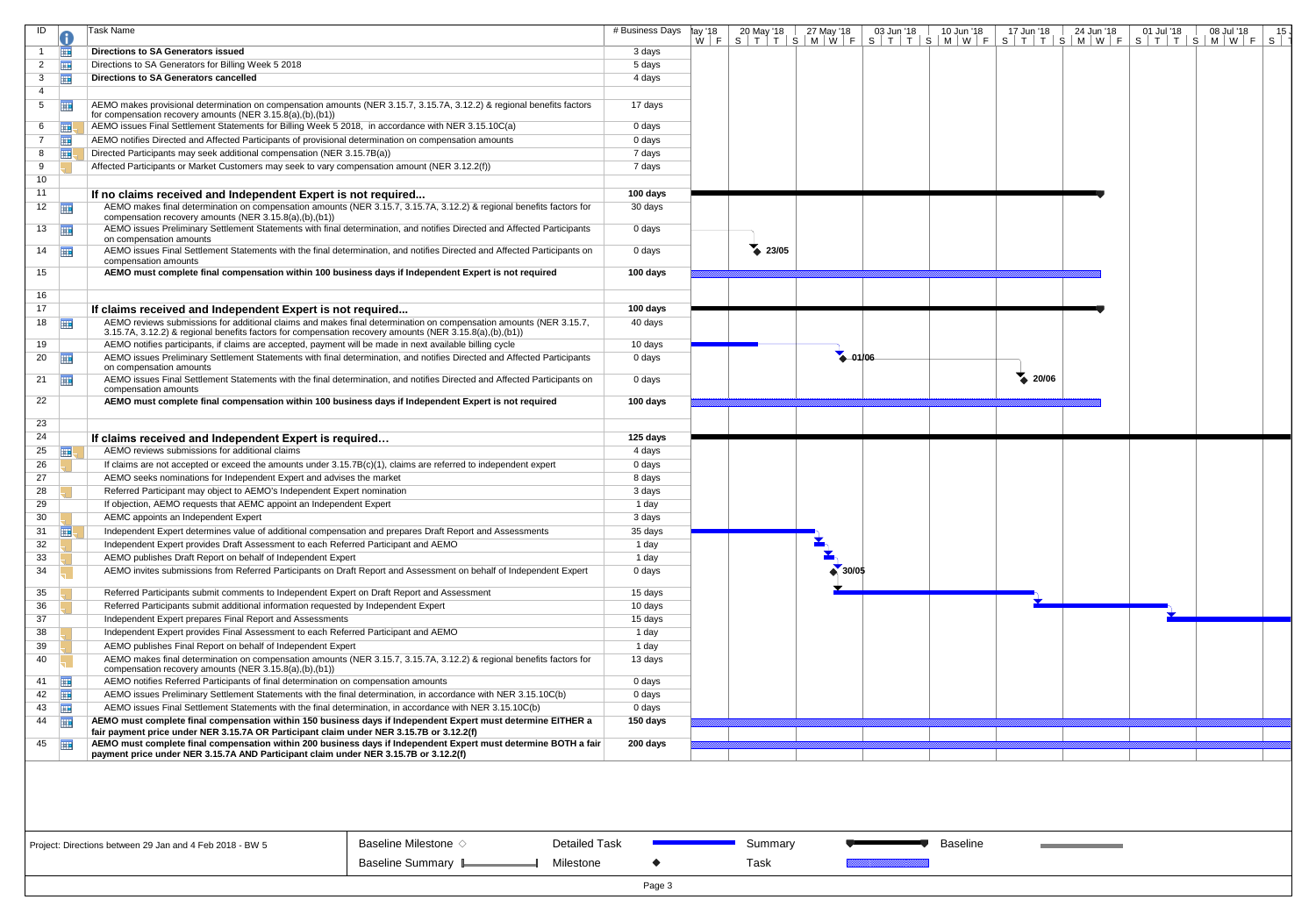| ID              |                       | Task Name                                                                                                                                                                                                                    | # Business Days | 5 Jul '18 | 22 Jul '18 | 29 Jul '18 | 05 Aug '18 | 12 Aug '18 | 19 Aug '18        | 26 Aug '18 | 02 Sep '18      | 09 Sep '18                                                                                                                    |  |
|-----------------|-----------------------|------------------------------------------------------------------------------------------------------------------------------------------------------------------------------------------------------------------------------|-----------------|-----------|------------|------------|------------|------------|-------------------|------------|-----------------|-------------------------------------------------------------------------------------------------------------------------------|--|
|                 | Ħ                     | <b>Directions to SA Generators issued</b>                                                                                                                                                                                    | 3 days          |           |            |            |            |            |                   |            |                 | T   T   S   M   W   F   S   T   T   S   M   W   F   S   T   T   S   M   W   F   S   T   T   S   M   W   F   S   T   T   S   I |  |
| 2               | <b>THE</b>            | Directions to SA Generators for Billing Week 5 2018                                                                                                                                                                          | 5 days          |           |            |            |            |            |                   |            |                 |                                                                                                                               |  |
| 3               | 用                     | <b>Directions to SA Generators cancelled</b>                                                                                                                                                                                 | 4 days          |           |            |            |            |            |                   |            |                 |                                                                                                                               |  |
| $\overline{4}$  |                       |                                                                                                                                                                                                                              |                 |           |            |            |            |            |                   |            |                 |                                                                                                                               |  |
| 5 <sup>5</sup>  | 噩                     | AEMO makes provisional determination on compensation amounts (NER 3.15.7, 3.15.7A, 3.12.2) & regional benefits factors<br>for compensation recovery amounts (NER 3.15.8(a),(b),(b1))                                         | 17 days         |           |            |            |            |            |                   |            |                 |                                                                                                                               |  |
| 6               | <b>HILL</b>           | AEMO issues Final Settlement Statements for Billing Week 5 2018, in accordance with NER 3.15.10C(a)                                                                                                                          | 0 days          |           |            |            |            |            |                   |            |                 |                                                                                                                               |  |
| $\overline{7}$  | 亜                     | AEMO notifies Directed and Affected Participants of provisional determination on compensation amounts                                                                                                                        | 0 days          |           |            |            |            |            |                   |            |                 |                                                                                                                               |  |
| 8               | ⊞                     | Directed Participants may seek additional compensation (NER 3.15.7B(a))                                                                                                                                                      | 7 days          |           |            |            |            |            |                   |            |                 |                                                                                                                               |  |
| 9               |                       | Affected Participants or Market Customers may seek to vary compensation amount (NER 3.12.2(f))                                                                                                                               | 7 days          |           |            |            |            |            |                   |            |                 |                                                                                                                               |  |
| 10 <sub>1</sub> |                       |                                                                                                                                                                                                                              |                 |           |            |            |            |            |                   |            |                 |                                                                                                                               |  |
| 11              |                       | If no claims received and Independent Expert is not required                                                                                                                                                                 | 100 days        |           |            |            |            |            |                   |            |                 |                                                                                                                               |  |
|                 | $12 \quad \boxed{11}$ | AEMO makes final determination on compensation amounts (NER 3.15.7, 3.15.7A, 3.12.2) & regional benefits factors for                                                                                                         | 30 days         |           |            |            |            |            |                   |            |                 |                                                                                                                               |  |
|                 |                       | compensation recovery amounts (NER 3.15.8(a),(b),(b1))                                                                                                                                                                       |                 |           |            |            |            |            |                   |            |                 |                                                                                                                               |  |
|                 | $13 \quad \boxed{11}$ | AEMO issues Preliminary Settlement Statements with final determination, and notifies Directed and Affected Participants<br>on compensation amounts                                                                           | 0 days          |           |            |            |            |            |                   |            |                 |                                                                                                                               |  |
|                 | $14$ $\frac{1}{2}$    | AEMO issues Final Settlement Statements with the final determination, and notifies Directed and Affected Participants on<br>compensation amounts                                                                             | 0 days          |           |            |            |            |            |                   |            |                 |                                                                                                                               |  |
| 15              |                       | AEMO must complete final compensation within 100 business days if Independent Expert is not required                                                                                                                         | 100 days        |           |            |            |            |            |                   |            |                 |                                                                                                                               |  |
| 16              |                       |                                                                                                                                                                                                                              |                 |           |            |            |            |            |                   |            |                 |                                                                                                                               |  |
| 17              |                       | If claims received and Independent Expert is not required                                                                                                                                                                    | 100 days        |           |            |            |            |            |                   |            |                 |                                                                                                                               |  |
|                 | $18$ $\frac{1}{2}$    | AEMO reviews submissions for additional claims and makes final determination on compensation amounts (NER 3.15.7,<br>3.15.7A, 3.12.2) & regional benefits factors for compensation recovery amounts (NER 3.15.8(a),(b),(b1)) | 40 days         |           |            |            |            |            |                   |            |                 |                                                                                                                               |  |
| 19              |                       | AEMO notifies participants, if claims are accepted, payment will be made in next available billing cycle                                                                                                                     | 10 days         |           |            |            |            |            |                   |            |                 |                                                                                                                               |  |
|                 | 20 $\Box$             | AEMO issues Preliminary Settlement Statements with final determination, and notifies Directed and Affected Participants<br>on compensation amounts                                                                           | 0 days          |           |            |            |            |            |                   |            |                 |                                                                                                                               |  |
|                 | 21 $\frac{1}{2}$      | AEMO issues Final Settlement Statements with the final determination, and notifies Directed and Affected Participants on<br>compensation amounts                                                                             | 0 days          |           |            |            |            |            |                   |            |                 |                                                                                                                               |  |
| 22              |                       | AEMO must complete final compensation within 100 business days if Independent Expert is not required                                                                                                                         | 100 days        |           |            |            |            |            |                   |            |                 |                                                                                                                               |  |
| 23              |                       |                                                                                                                                                                                                                              |                 |           |            |            |            |            |                   |            |                 |                                                                                                                               |  |
| 24              |                       | If claims received and Independent Expert is required                                                                                                                                                                        | 125 days        |           |            |            |            |            |                   |            |                 |                                                                                                                               |  |
| 25              | <b>THE</b>            | AEMO reviews submissions for additional claims                                                                                                                                                                               | 4 days          |           |            |            |            |            |                   |            |                 |                                                                                                                               |  |
| 26              |                       | If claims are not accepted or exceed the amounts under $3.15.7B(c)(1)$ , claims are referred to independent expert                                                                                                           | 0 days          |           |            |            |            |            |                   |            |                 |                                                                                                                               |  |
| 27              |                       | AEMO seeks nominations for Independent Expert and advises the market                                                                                                                                                         | 8 days          |           |            |            |            |            |                   |            |                 |                                                                                                                               |  |
| 28              |                       | Referred Participant may object to AEMO's Independent Expert nomination                                                                                                                                                      | 3 days          |           |            |            |            |            |                   |            |                 |                                                                                                                               |  |
| 29              |                       | If objection, AEMO requests that AEMC appoint an Independent Expert                                                                                                                                                          | 1 day           |           |            |            |            |            |                   |            |                 |                                                                                                                               |  |
| 30              |                       | AEMC appoints an Independent Expert                                                                                                                                                                                          | 3 days          |           |            |            |            |            |                   |            |                 |                                                                                                                               |  |
| 31              | $\mathbb{H}$          | Independent Expert determines value of additional compensation and prepares Draft Report and Assessments                                                                                                                     | 35 days         |           |            |            |            |            |                   |            |                 |                                                                                                                               |  |
| 32              |                       | Independent Expert provides Draft Assessment to each Referred Participant and AEMO                                                                                                                                           | 1 day           |           |            |            |            |            |                   |            |                 |                                                                                                                               |  |
| 33              |                       | AEMO publishes Draft Report on behalf of Independent Expert                                                                                                                                                                  | 1 day           |           |            |            |            |            |                   |            |                 |                                                                                                                               |  |
| 34              |                       | AEMO invites submissions from Referred Participants on Draft Report and Assessment on behalf of Independent Expert                                                                                                           | 0 days          |           |            |            |            |            |                   |            |                 |                                                                                                                               |  |
|                 |                       |                                                                                                                                                                                                                              |                 |           |            |            |            |            |                   |            |                 |                                                                                                                               |  |
| 35              |                       | Referred Participants submit comments to Independent Expert on Draft Report and Assessment                                                                                                                                   | 15 days         |           |            |            |            |            |                   |            |                 |                                                                                                                               |  |
| 36              |                       | Referred Participants submit additional information requested by Independent Expert                                                                                                                                          | 10 days         |           |            |            |            |            |                   |            |                 |                                                                                                                               |  |
| 37              |                       | Independent Expert prepares Final Report and Assessments                                                                                                                                                                     | 15 days         |           |            |            |            |            |                   |            |                 |                                                                                                                               |  |
| 38              |                       | Independent Expert provides Final Assessment to each Referred Participant and AEMO                                                                                                                                           | 1 day           |           |            |            |            |            |                   |            |                 |                                                                                                                               |  |
| 39              |                       | AEMO publishes Final Report on behalf of Independent Expert                                                                                                                                                                  | 1 day           |           |            |            |            |            |                   |            |                 |                                                                                                                               |  |
| 40              |                       | AEMO makes final determination on compensation amounts (NER 3.15.7, 3.15.7A, 3.12.2) & regional benefits factors for<br>compensation recovery amounts (NER 3.15.8(a),(b),(b1))                                               | 13 days         |           |            |            |            |            |                   |            |                 |                                                                                                                               |  |
| 41              | <b>HH</b>             | AEMO notifies Referred Participants of final determination on compensation amounts                                                                                                                                           | 0 days          |           |            |            |            | 15/08      |                   |            |                 |                                                                                                                               |  |
| 42              | 噩                     | AEMO issues Preliminary Settlement Statements with the final determination, in accordance with NER 3.15.10C(b)                                                                                                               | 0 days          |           |            |            |            |            | $\triangle$ 17/08 |            |                 |                                                                                                                               |  |
| 43              | <b>FIE</b>            | AEMO issues Final Settlement Statements with the final determination, in accordance with NER 3.15.10C(b)                                                                                                                     | 0 days          |           |            |            |            |            |                   |            | $\bullet$ 05/09 |                                                                                                                               |  |
| 44              | 亜                     | AEMO must complete final compensation within 150 business days if Independent Expert must determine EITHER a                                                                                                                 | 150 days        |           |            |            |            |            |                   |            |                 |                                                                                                                               |  |
|                 |                       | fair payment price under NER 3.15.7A OR Participant claim under NER 3.15.7B or 3.12.2(f)                                                                                                                                     |                 |           |            |            |            |            |                   |            |                 |                                                                                                                               |  |
|                 | 45                    | AEMO must complete final compensation within 200 business days if Independent Expert must determine BOTH a fair<br>payment price under NER 3.15.7A AND Participant claim under NER 3.15.7B or 3.12.2(f)                      | 200 days        |           |            |            |            |            |                   |            |                 |                                                                                                                               |  |
|                 |                       |                                                                                                                                                                                                                              |                 |           |            |            |            |            |                   |            |                 |                                                                                                                               |  |

Summary Task

**Baseline** 



Detailed Task

Milestone

 $\blacklozenge$ 

| Project: Directions between 29 Jan and 4 Feb 2018 - BW 5 |  |  |
|----------------------------------------------------------|--|--|
|                                                          |  |  |

Baseline Milestone  $\diamond$ Baseline Summary L